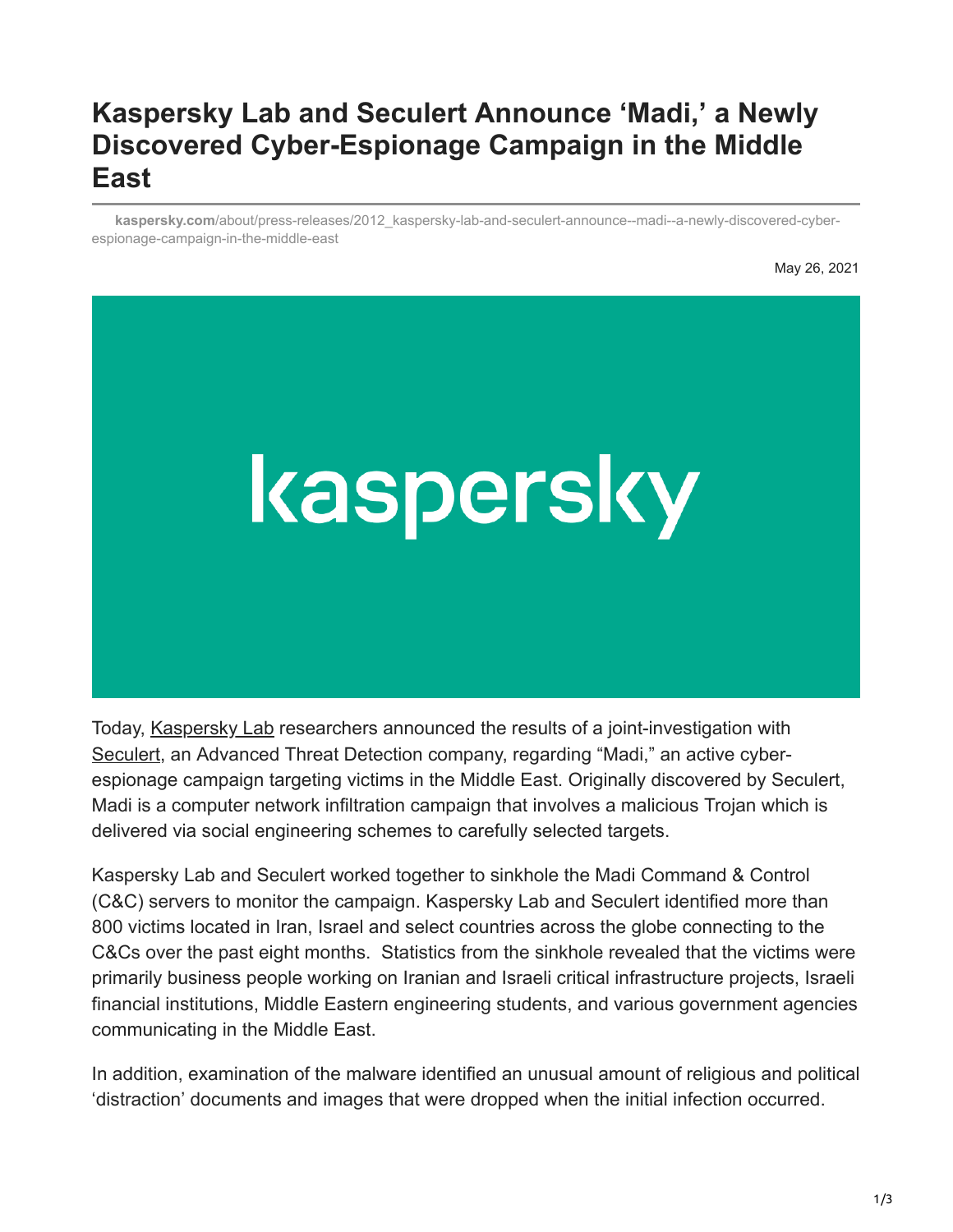"While the malware and infrastructure is very basic compared to other similar projects, the Madi attackers have been able to conduct a sustained surveillance operation against highprofile victims," said Nicolas Brulez, Senior Malware Researcher, Kaspersky Lab. "Perhaps the amateurish and rudimentary approach helped the operation fly under the radar and evade detection."

"Interestingly, our joint analysis uncovered a lot of Persian strings littered throughout the malware and the C&C tools, which is unusual to see in malicious code. The attackers were no doubt fluent in this language," said Aviv Raff, Chief Technology Officer, Seculert.

The Madi info-stealing Trojan enables remote attackers to steal sensitive files from infected Windows computers, monitor sensitive communications such as email and instant messages, record audio, log keystrokes, and take screenshots of victims' activities. Data analysis suggests that multiple gigabytes of data have been uploaded from victims' computers.

Common applications and websites that were spied on include accounts on Gmail, Hotmail, Yahoo! Mail, ICQ, Skype, Google+, and Facebook. Surveillance is also performed over integrated ERP/CRM systems, business contracts, and financial management systems.

Kaspersky Lab's Anti-Virus system detects the Madi malware variants along with its associated droppers and modules, classified as Trojan.Win32.Madi.

To read the full research post by Kaspersky Lab's experts please visit [Securelist](https://www.securelist.com/en/blog/208193677/The_Madi_Campaign_Part_I).

To read Seculert's research about the Madi campaign please visit the [Seculert Blog](http://blog.seculert.com/).

#### Kaspersky

Today, Kaspersky Lab researchers announced the results of a joint-investigation with Seculert, an Advanced Threat Detection company, regarding "Madi," an active cyberespionage campaign targeting victims in the Middle East

# kaspersky

#### **Related Articles Virus News**